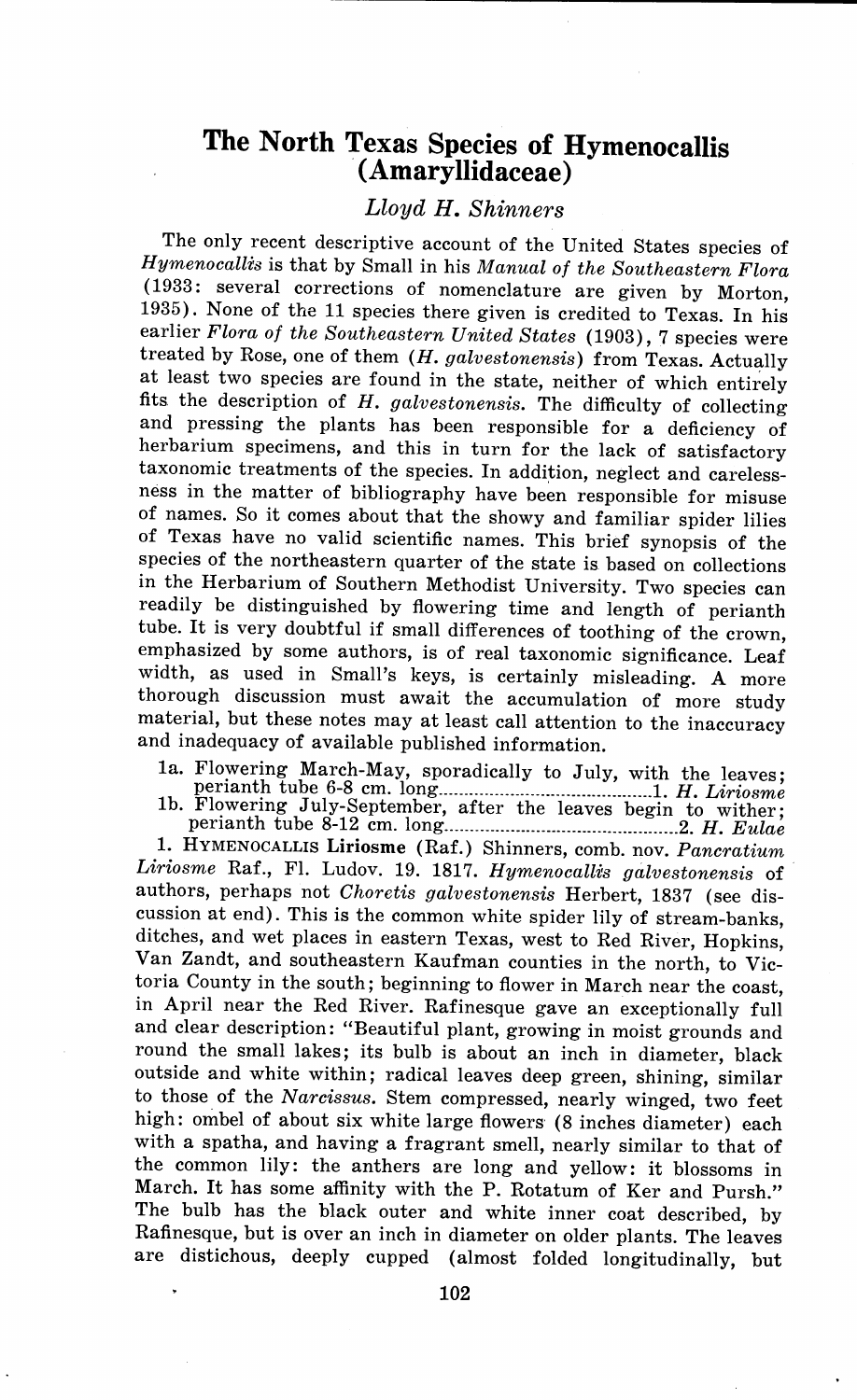rounded dorsally; usually pressed out flat in herbarium specimens), larger than those of most species of *Narcissus* now cultivated in Texas, up to 4.0 cm. wide (varying with age of leaf and with age of plant). The scape is sharply 2-edged, biconvex, spongy, shrivelling to less than half its original width and less than a fourth its thickness in drying, herbarium specimens giving no conception of the living plant. The showy white flowers (tinged lemon yellow in center, greenish or yellowish on the perianth tube) have the heavy, sweet, funeral-parlor scent of white lilies, and the long, deep yellow anthers are conspicuous while pollen is being shed. There is no basis for Morton's assertion (1935, p. 83) that "this species seems to be the same as *Pancratium maritimum* Linnaeus, of Europe, and was probably based on cultivated material." Rafinesque was relying on Robin's description of plants the latter had observed wild in Louisiana.

2. HYMENOCALLIS **Eulae** Shinners, sp. nov. *H. Liriosmi* affinis, sed post foliorum marcentem florens; perianthi tubo longiore (8-12 cm.). TYPE: north of Edgewood near Ocean Lake, Van Zandt Co., Texas, cultivated at J. A. White house having been introduced from wild <sup>p</sup>lants on Sabine River, *Eula Whitehouse 16448,* Sept. 6, 1946 (SMU). "Leaves appearing in spring, dying before flower stalk appears; perianth white." Additional specimen: Tyler State Park, 12½ miles north by west of Tyler, Smith Co., Texas, *V. L. Cory 57515,* Aug. 7, 1950 (SMU). "A colony of about a dozen plants on wooded hillside. Scape about 7.5 dm. high; perianth tube 11-12 cm. long; taller and more robust than the other spider lilies of Texas; should be collected earlier in the season." This specimen consists of bulbs, scape, a few withered leaves, and half-withered flowers. Like *Aster Eulae,* this species is named for Dr. Eula Whitehouse, Technical Assistant in the Herbarium of Southern Methodist University, artist-author of *Texas lVild Flowers in Natural Colors,* and assiduous collector not only of flowering plants, but also of ferns, bryophytes, and algae, both inside and outside of Texas.

Since the available discussions of *Hymenocallis* are both meagre and scattered, some miscellaneous notes may be brought together here, and a list of references likely to be of use to future students of the genus as it occurs in the United States.

HYMENOCALLIS GALVEST0NENSIS (Herbert) Baker, Handbook of the Amaryllideae, p. 126. 1888. *Choretis galvestonensis* Herbert, Amaryllidaceae, p. 221. 1837. TYPE: Galveston Bay, Texas, *Drummond 412*  (Hooker Herbarium, at Kew; not seen), without leaves. According to Herbert, the scape is 9-11 inches high, umbel 4-flowered, tube scarcely  $2\frac{1}{2}$  inches (6.5 cm.) long, limb  $2\frac{1}{2}$ -3 inches. If it is assumed that only the summit of the scape was present, this would apply fairly well to the earlier-described *Pancratium Liriosme* Raf., which is 1 ½-3 feet high, 4- to 10-flowered. But Herbert states that his genus *Choretis*  differs from *Hymenocallis* in having a round scape instead of a 2-edged one. This can hardly be determined satisfactorily from a dried specimen. Herbert may well have been mistaken, in which case his name is a synonym of *Hymenocallis Liriosme,* or conceivably belongs to a distinct species.